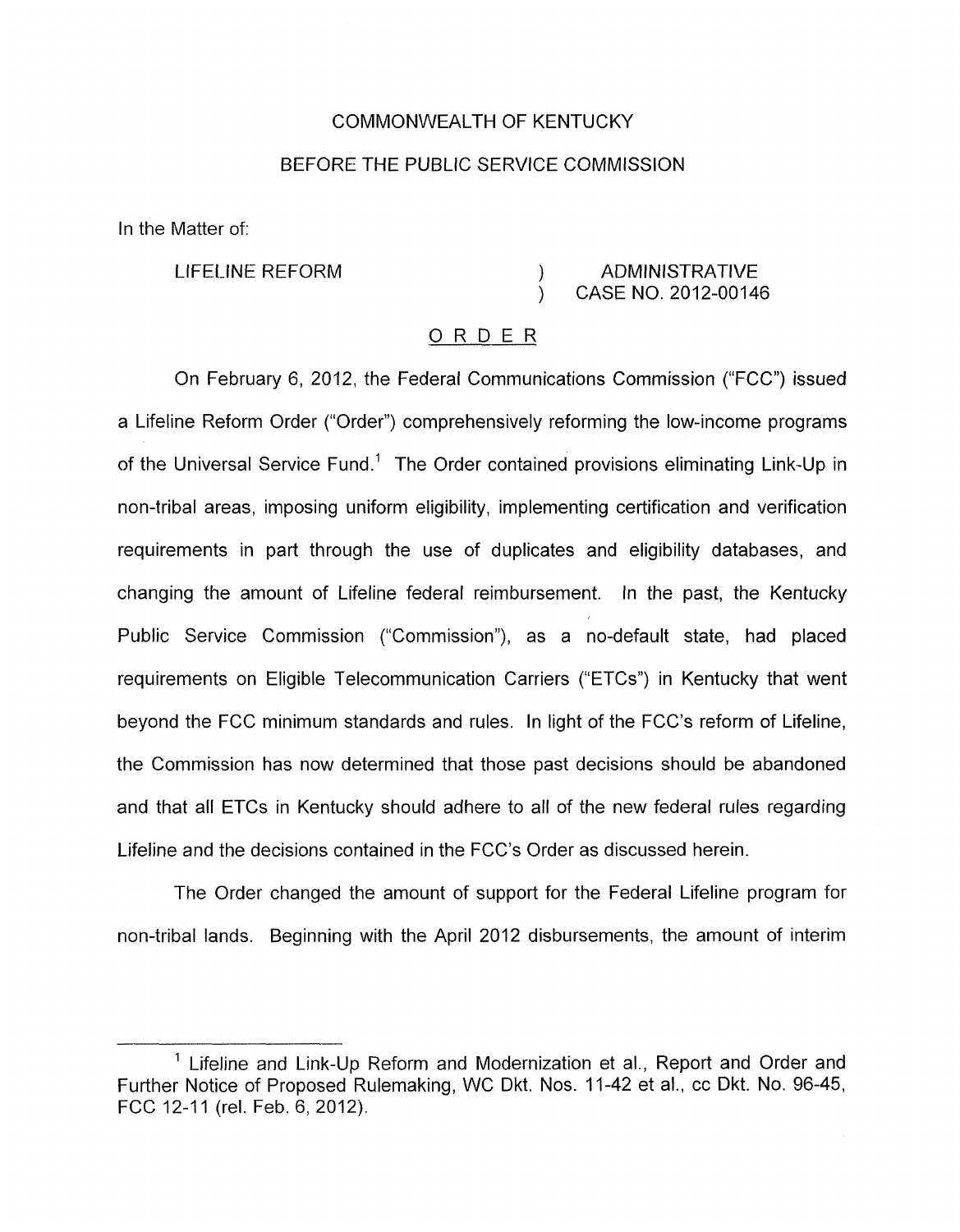support will be  $$9.25.<sup>2</sup>$  However, on March 29, 2012, the FCC issued a Public Notice that delayed the implementation of the interim support change because the Office of Budget and Management had not approved the data collection provisions of that rule.<sup>3</sup> ETCs will need to monitor the FCC's actions to ascertain the date on which the new support amount rule will be effective. In Kentucky, some carriers offered more or less support for the Federal portion of the Lifeline program because the old support rule was tied to the carrier's subscriber line charge. Wireline ETCs will be required to make changes to their tariffs, send notice to customers of the change of the support amount, and change marketing and informational materials. Wireless ETC's will be required to send notice to their lifeline customers of the change of the support amount and change marketing and informational materials. The amount of state support will remain unchanged at \$3.50.

The Order also discontinued the Link-Up program for non-tribal lands effective April 2, 2012.<sup>4</sup> ETCs are no longer required to offer Link-Up support. Wireline ETCs will be required to make changes to their tariffs and change marketing and informational materials. Wireless ETC's will be required to change marketing and informational materials.

The Order also mandated that, at a minimum, if the consumer's household income is at or below 135 percent of the Federal Poverty Guidelines or the consumer

 $2$  Id. at paragraph 58.

WC Docket Nos. 11-42, 03-109, 12-23 and CC Docket No. 12-23, Wireline Competition Bureau Provides Guidance Regarding the Effective Date of Certain Rules Adopted in the Lifeline Reform Order, DA 12-493 (rel. March 29, 2012).

Lifeline Reform Order, paragraph 245.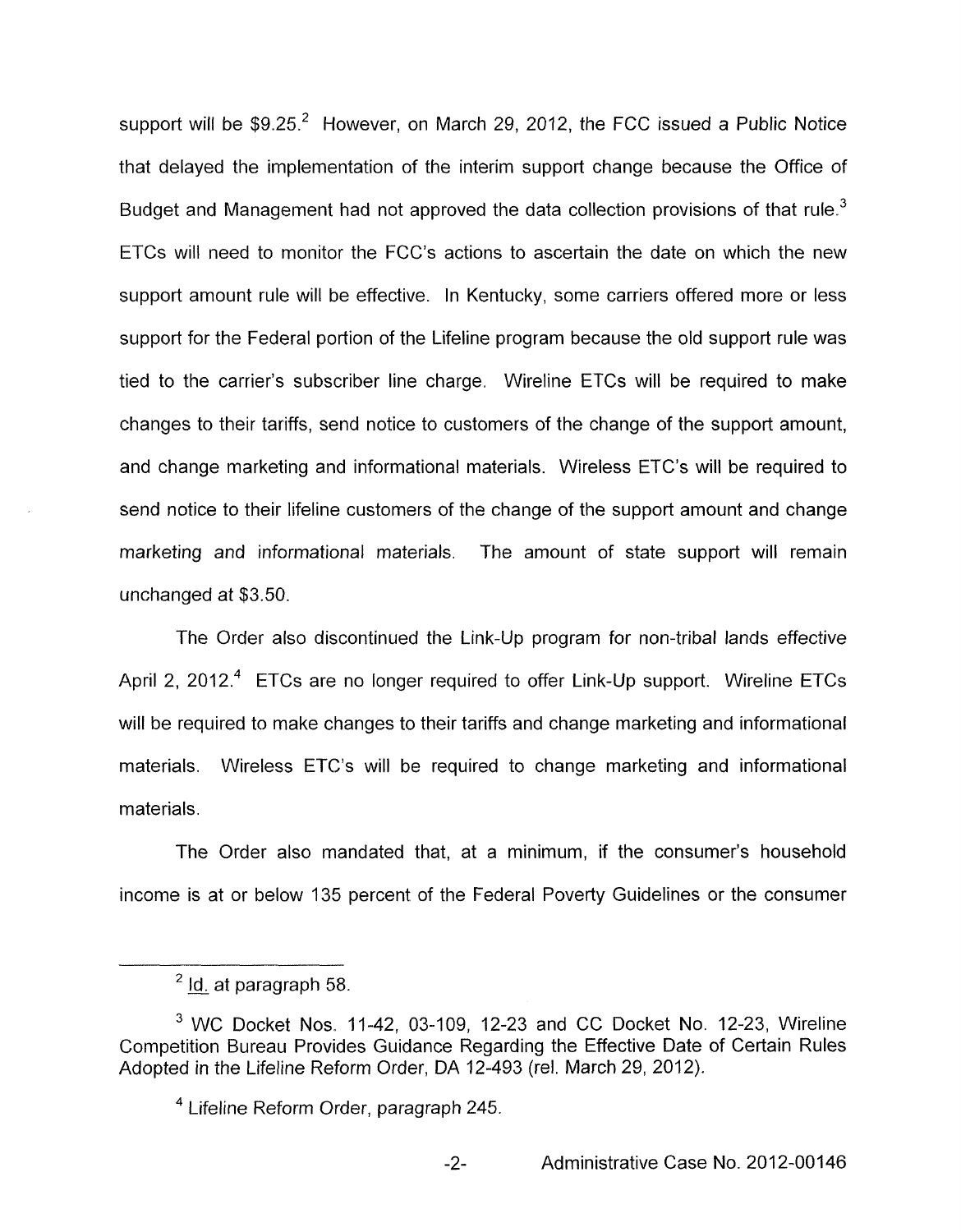receives benefits from one of seven federal assistance programs (Medicaid, Federal Public Housing, Supplemental Security Income, Low-Income Home Energy Assistance Program, Temporary Assistance to Needy Families, National School Free Lunch Program, or the Supplemental Nutrition Assistance Program (SNAP)) the consumer may qualify for Lifeline support.<sup>5</sup> Previously, in Administrative Case No. 360, the Commission declined to adopt the qualifier that the consumer's household income must be at or below 135 percent of the Federal Poverty Guidelines.<sup>6</sup> Therefore, Kentucky ETCs offering Lifeline must now offer consumers the option of qualifying for Lifeline by meeting the income-based qualifier of 135 percent of the Federal Poverty Guidelines. ETCs should follow the guidelines set out by the FCC rules and Order. The FCC set the effective date of this rule for June 1, 2012.<sup>7</sup> Wireline ETCs will be required to make changes to their tariffs and change marketing and informational materials. Wireless ETC's will be required to change marketing and informational materials.

The Order clarified the rule concerning one Lifeline discount per household. In order to be eligible to receive Lifeline support, the consumer cannot already receive Lifeline service, nor can anyone in his or her household. The Order codifies the "oneper-household" rule and defines a "household" as any individual or group living together at the same address as one economic unit. $8$  The application process was also clarified. An ETC may not seek reimbursement unless it receives a certification of eligibility from

Lifeline Reform Order, paragraph 65.

 $6$  Administrative Case No. 360, An Inquiry Into Universal Service and Funding Issues (Ky. PSC Aug. 24,2004).

 $7$  Lifeline Reform Order, paragraph 515.

 $847$  C.F.R.  $$54.400$  (h).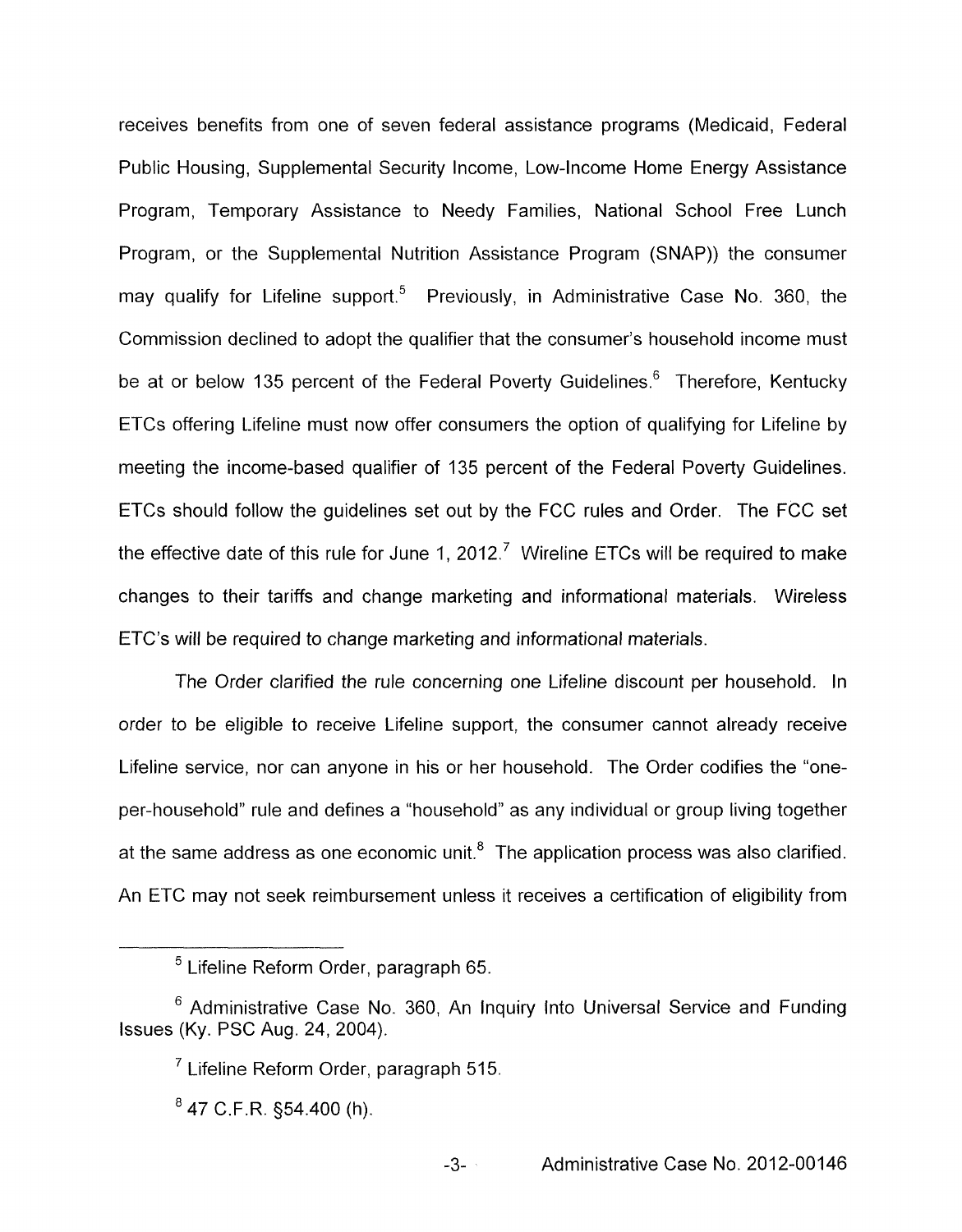the prospective subscriber. The ETC's certification form must: include certain disclosures to the consumer, including that only one Lifeline service is permitted per household and that making false statements to obtain a benefit can result in fines, imprisonment, de-enrollment, or being barred from the program; collect certain information from subscribers, including date of birth, the last four digits of the Social Security number, and the name of the qualifying program, if applicable; and require subscribers to make certifications under penalty of perjury, including that the subscriber is eligible for the benefit, is not already receiving a Lifeline benefit, will notify the carrier within 30 days if the subscriber is no longer eligible or moves to a new address, and the subscriber acknowledges the re-certification requirement, which can result in deenrollment if not completed. All ETCs will be required to develop new applications and procedures to conform to the new rules.

The Order also made a number of changes pertaining to the annual audit process. ETCs must conduct annual eligibility recertifications of their entire customer base on a rolling basis throughout the year, based on the anniversary date of the consumers' recertification. ETCs will use data bases to verify consumer eligibility and will rely on consumers to recertify themselves. In addition to the annual recertification, the ETCs must conduct a special recertification this year. By the end of 2012, all ETCs must recertify their existing Lifeline customer base as it exists on June 1, 2012, and must report the results to the Universal Service Administration Company by January 1, 2013. The Order further ordered that the current rule requiring annual recertification is replaced as of the effective date of the new rule; therefore, ETCs' annual verifications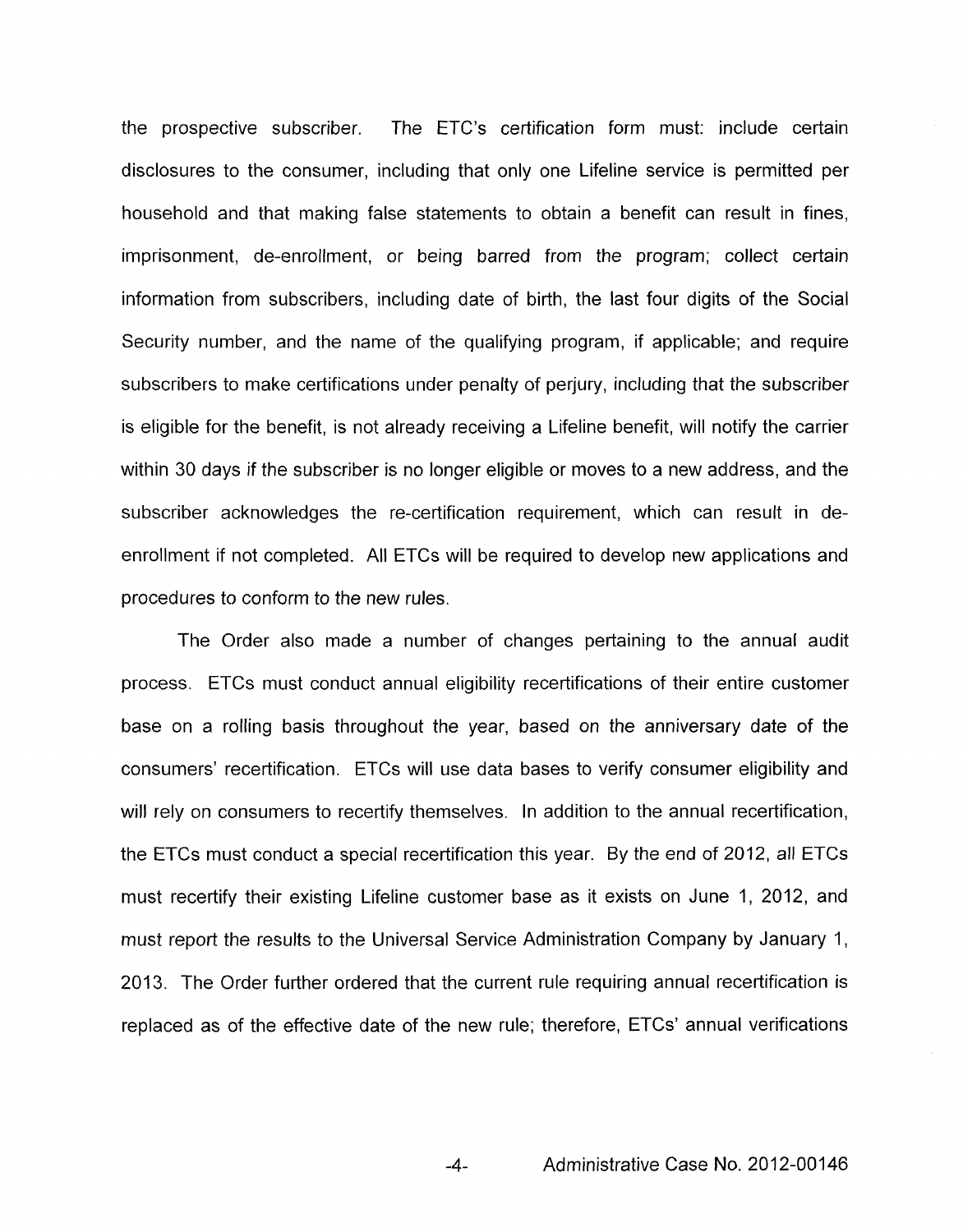due this year pursuant to the old rule are no longer required, unless it is an independent requirement of the state ETC-designation Order.

The Commission will no longer require the annual audit as required in its previous orders. $9$  ETCs will be required to follow the FCC's rules and direction as it pertains to annual audits.

The Commission having reviewed the FCC's Order and being otherwise sufficiently advised, HEREBY ORDERS:

1. the Commission. The FCC's annual audit and recertification process is hereby adopted by

2. Each Wireline ETC is to file updated tariffs no later than 20 days from the date of this Order. The updated tariffs shall eliminate the Link-Up program and define "household" as defined by the FCC. These tariffs shall be effective April 2, 2012.

3. Each Wireline ETC shall file updated tariffs to add the qualifier of household income at or below 135 percent of the federal poverty level effective June I, 2012.

4. Each ETC shall notify its customers in writing of any changes to the rates Lifeline customers will pay.

*5.* Each ETC shall adhere to the application process outlined in the FCC order.

6. annual audits. ETCs will be required to follow the FCC's rules and direction pertaining to

 $9$  Administrative Case No. 360, An Inquiry Into Universal Service and Funding Issues (Ky. PSC Aug. 24,2004 and May 24,2007).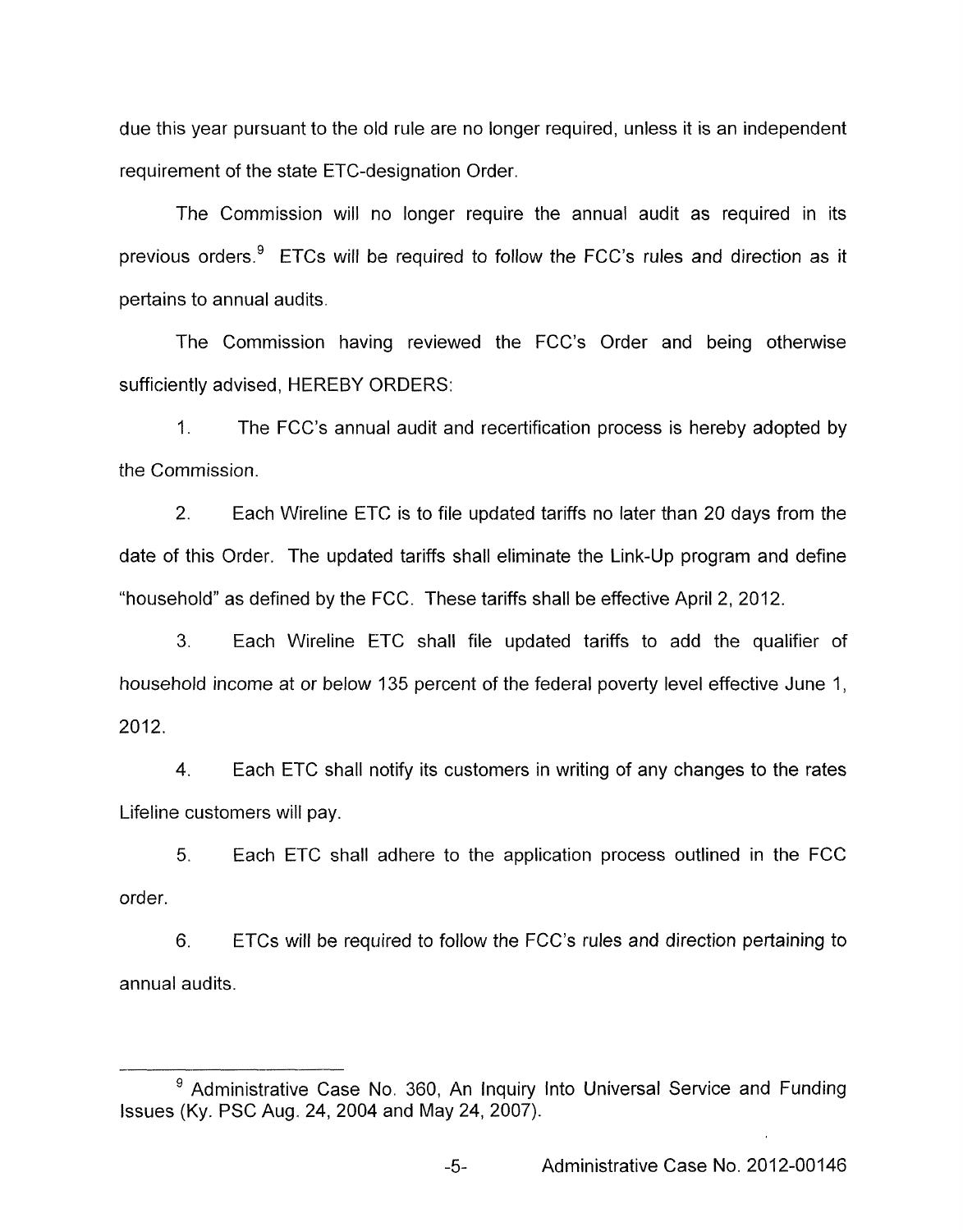**By** the Commission



ATTES Breetor Executiv

Administrative Case No. 2012-00146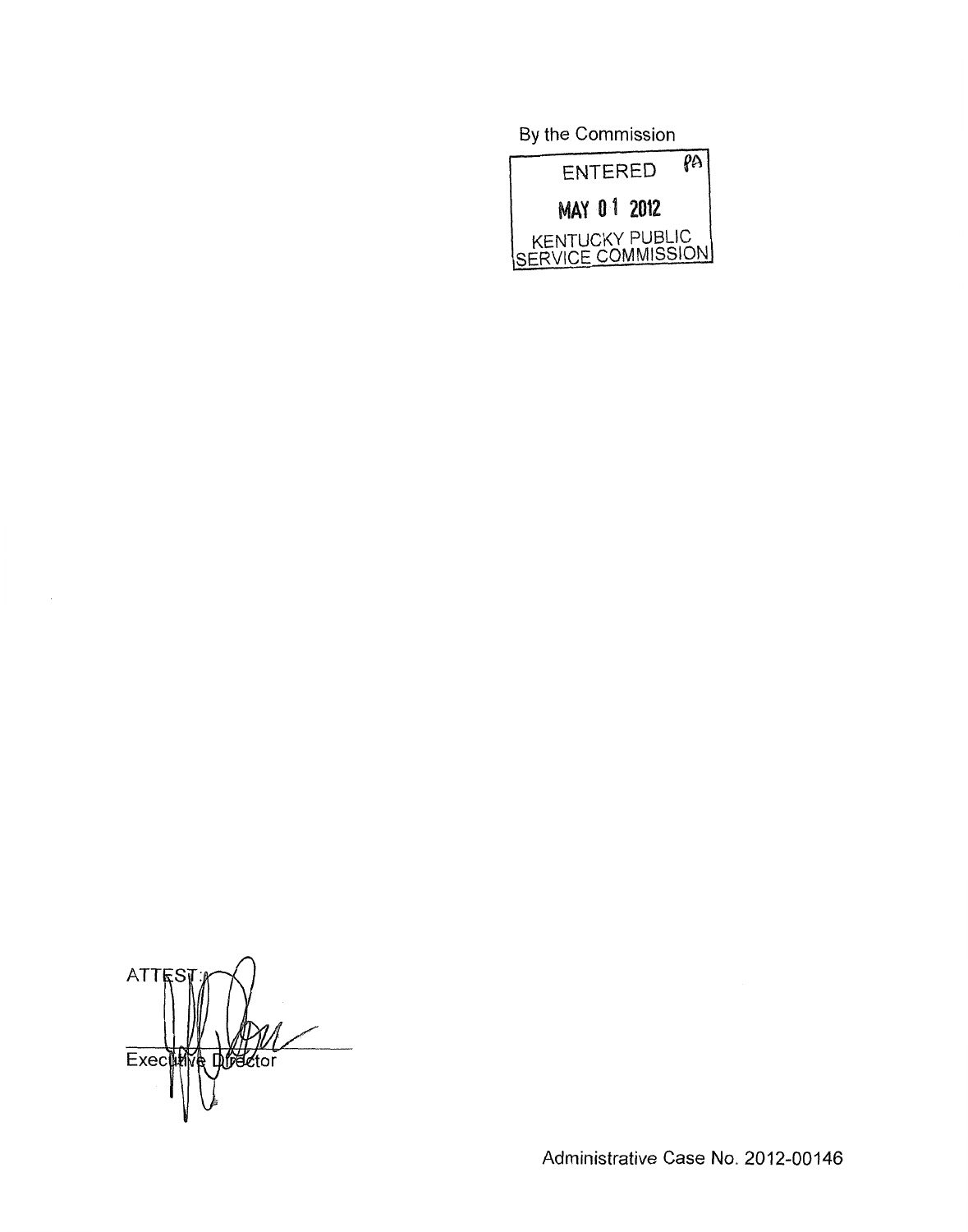Steven Abbott VP & Contoller i-Wireless, LLC 1 Levee Way Suite 3104 Newport, KY 41071

Tina Allen Senior Compliance Manager Absolute Home Phones, Inc. P. O. Box 830010 Ocala, FL 34483

Tina Allen Senior Operations Manager Easy Telephone Service Company dba Easy 2303 SE 17th Street, Suite 102 Ocala, FL 34471

Tina Allen Senior Compliance Manager Linkup Telecom, Inc. 4352 SE 95th Street Ocala, FL 34480

Susan J Berlin Virgin Mobile USA, L.P. Sprint Nextel Corp. 3065 Akers Mill Road, SE Atlanta, GA 30339

Gary Wayne Birch President Assurance Home Phone Services, Inc. 4352 SE 95th Street Belleview, FL 34420

Ron Boright CFO Bluegrass Wireless, LLC 2902 Ring Road P. O. Box 5012 Elizabethtown, KY 42701 Mark Boright Vice President & CFO Cumberland Cellular Partnership d/b/a Bluegrass 2902 Ring Road P. O. Box 5012 Elizabethtown, KY 42701

Mark Boright Vice President & CFO Kentucky RSA #3 Cellular General Partnership, 2902 Ring Road P. O. Box 5012 Elizabethtown, KY 42701

Mark Boright Vice President & CFO Kentucky RSA #4 Cellular General Partnership, 2902 Ring Road P. O. Box 5012 Elizabethtown, KY 42701

Patriece Brown Account Manager Highland Telephone Cooperative, Inc. 7840 Morgan County Highway P. O. Box 119 Sunbright, TN 37872

James O Campbell CFO TVD Broadband Services, LLC 20 Laynesville Road P. O. Box 160 Harold, KY 41635

Ruth Conley CEO Foothills Rural Telephone Cooperative 1621 Kentucky Route 40 W P. O. Box 240 Staffordsville, KY 41256

Todd Crandall CFO West Kentucky Rural Telephone Cooperative 237 North Eighth Street P. O. Box 649 Mayfield, KY 42066-0649

David R Davis General Manager South Central Rural Telephone Cooperative 1399 Happy Valley Road P. O. Box 159 Glasgow, KY 42141

David R Davis CEO South Central Telcom, LLC 1399 Happy Valley Road P. O. Box 159 Glasgow, KY 42141

Michael Ebaugh Sr. Accountant Leslie County Telephone Company, Inc. 22076 Main Street Hyden, KY 41749

Michael Ebaugh Sr. Accountant Lewisport Telephone Company, Inc. 30 Pell Street Lewisport, K 42351

Michael Ebaugh Sr. Accountant Salem Telephone Company TDS Telecom 10025 Investment Drive, Suite 200 Knoxville, TN 37932

Steven Fenker President Nexus Communications, Inc. 3629 Cleveland Avenue, Suite C Columbus, OH 43224

Joseph Fernandez Growth & Development Manager Affordable Phone Services, Inc. 2855 S.E. 58th. Avenue Ocala, FL 34472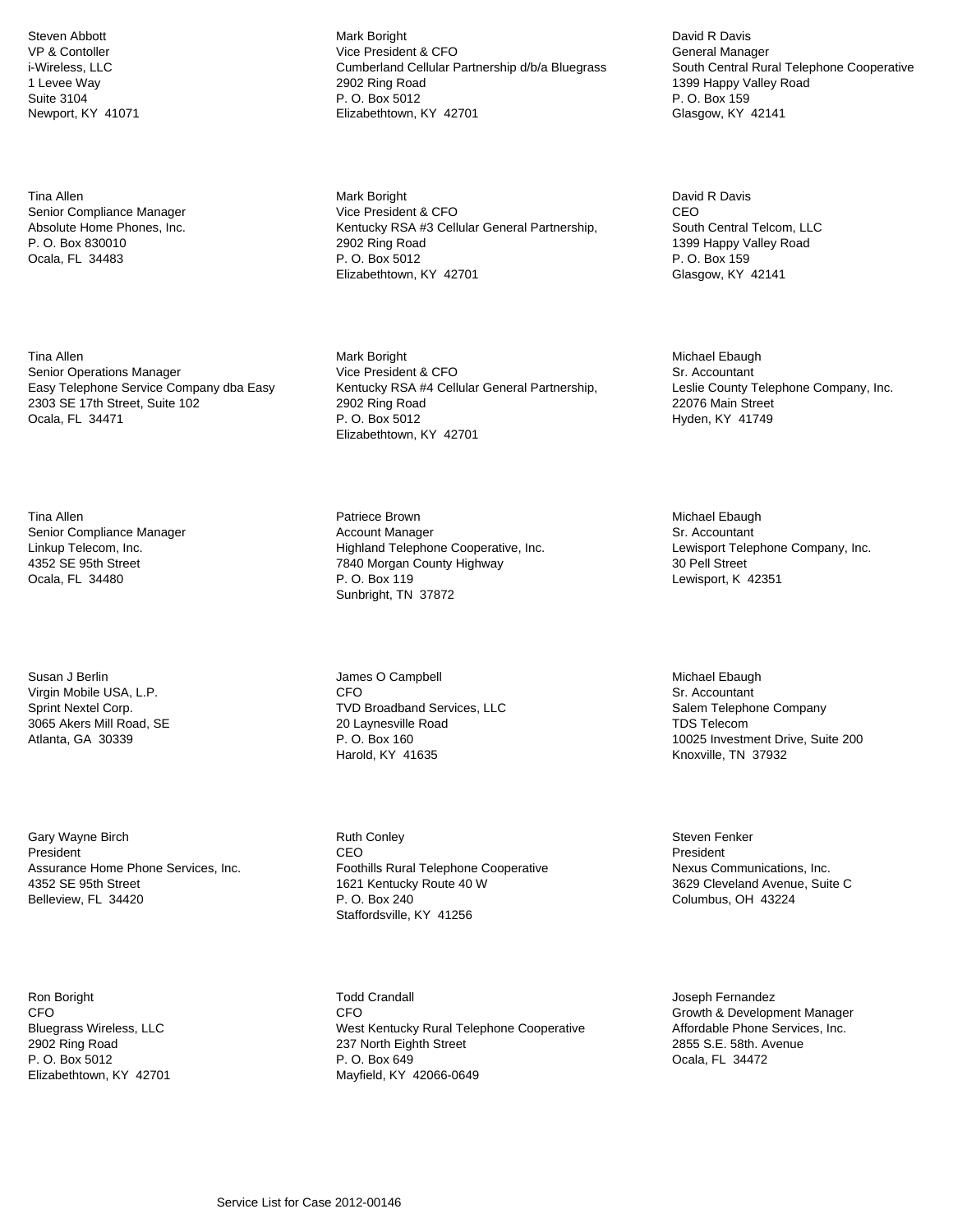Keith Gabbard General Manager Peoples Rural Telephone Cooperative P. O. Box 159 McKee, KY 40447

Paul D Gearheart VP / General Manager Gearheart Communications Company, Inc. dba 20 Laynesville Road P. O. Box 160 Harold, KY 41635

W. Allen Gillum General Manager Mountain Rural Telephone Cooperative 405 Main Street P. O. Box 399 West Liberty, KY 41472-0399

Steven H Goodman **Regulatory** West Virginia PCS Alliance, L.C. dba NTELOS 401 Spring Lane, Suite 300 P. O. Box 1990 Waynesboro, VA 22980-7590

William K Grigsby Vice President / General Manager Thacker-Grigsby Telephone Company, Inc. P. O. Box 789 Hindman, KY 41822

Greg Hale General Manager Logan Telephone Cooperative, Inc. 10725 Bowling Green Road P. O. Box 97 Auburn, KY 42206

Daryl Hammond Secretary/Treasurer Cumberland Cellular, Inc. dba Duo County P. O. Box 80 Jamestown, KY 42629

Renee Hayden Office Manager e-Tel, LLC 601 Broadway, Suite B Paducah, KY 42001

Ted Heckmann Manager Director - Regulatory Affair Cincinnati Bell Wireless, LLC 221 E Fourth Street, Room 103-1170 Cincinnati, OH 45202

Michael Huffman **Controller** East Kentucky Network, LLC dba Appalachian 101 Technology Trail Ivel, KY 41642

Melanie King Regulatory Manager TAG Mobile, LLC 1330 Capital Parkway Carrollton, TX 75006

Angela Lemke President & CEO Phoneaid Communications Corp. 3200 Gulf Breeze Pkwy Gulf Breeze, FL 32563-3350

Bryan Michael President/CEO Capital Communications Consultants, Inc. 7470 Bartlett Corporate Cove West Suite 102 Bartlett, TN 38133

Richard W NcDugald Executive Vice President Cricket Communications 6420 Richmond Avenue Suite 620 Houston, TX 77057

Justin Nymark BLC Management LLC dba Angles 6905 N Wickman Road, Suite 403 Melbourne, FL 32940

Harlon E Parker CEO & General Manager Ballard Rural Telephone Cooperative Corporation, 159 W 2nd Street P. O. Box 209 La Center, KY 42056-0209

Thomas E Preston CEO Duo County Telephone Cooperative Corporation, P. O. Box 80 Jamestown, KY 42629

Amy Radke **CFO** Dialog Telecommunications, Inc. 756 Tyvola Road Suite 100 Charlotte, NC 28217

Carla Reichelderfer Executor SouthEast Telephone, Inc. 106 Scott Avenue Pikeville, KY 41501

Richard Salzman Executive VP & General Counsel TracFone Wireless, Inc. 9700 NW 112th Avenue Miami, FL 33178

Charles Schneider President dPi-Teleconnect, LLC 1330 Capitol Parkway Carrolton, TX 75006